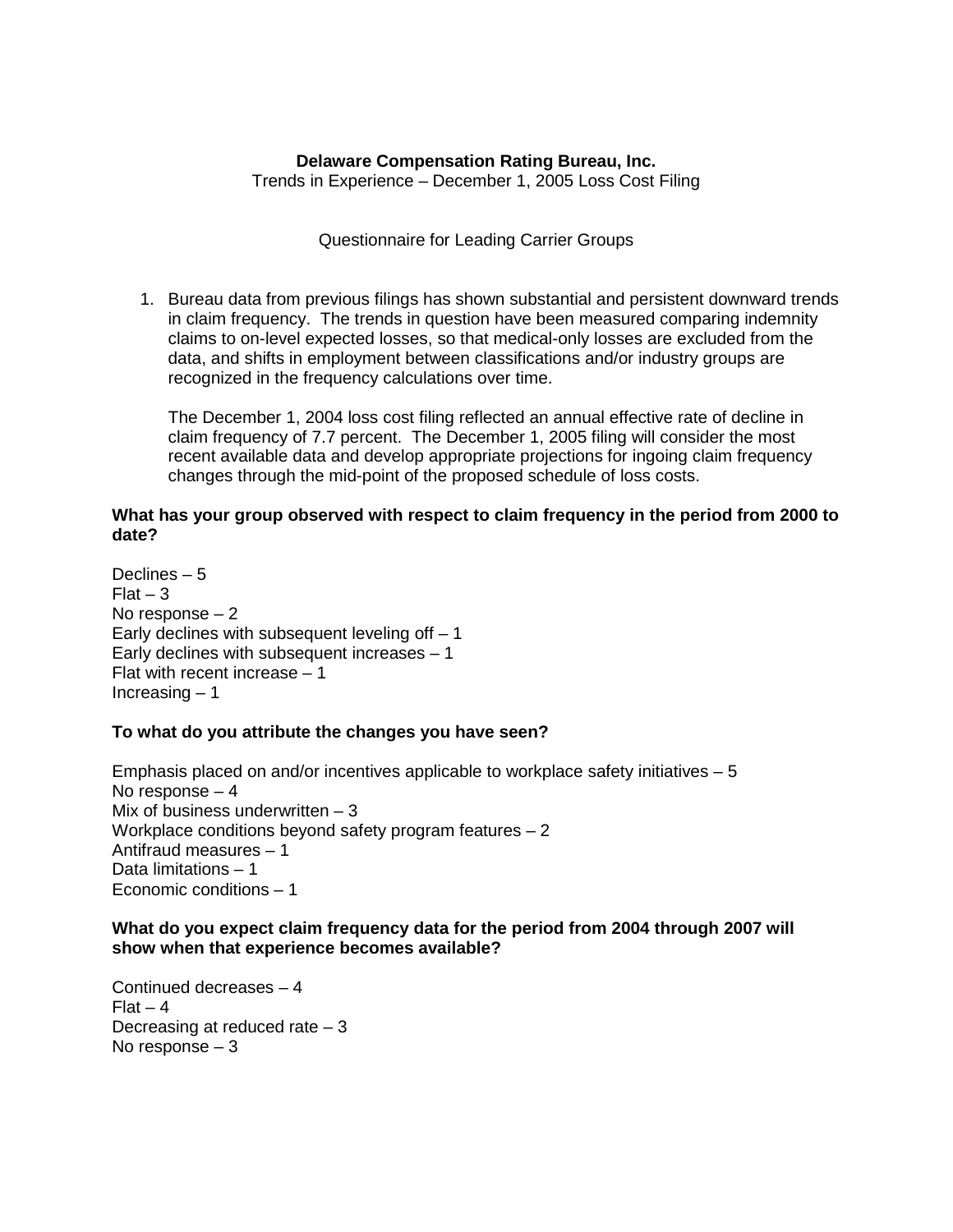Questionnaire for Leading Carrier Groups Page 2

# **What factors do you think will cause the claim frequency experience you anticipate, and why?**

Safety incentives and initiatives – 3 Mix of business underwritten  $-2$ Economic conditions – 2 Workplace conditions beyond safety program features  $-2$ Continuation of past trends expected – 2 Prior safety initiatives have matured, with impact already built into data - 2 No response – 2

**2.** Bureau data from the December 1, 2004 loss cost filing showed an increasing trend in indemnity claim severity, measured at approximately 7.7 percent per year.

#### **What has your company seen in terms of changes in indemnity claim severity over the period from 2000 to date?**

Increases – 10 Decreases – 2 No response – 1

#### **What factors do you find notable in terms of either controlling or increasing indemnity claim severity over this period of time?**

System benefit administration features - 6 No response – 4 Wage and benefit levels  $-3$ Utilization - 3 Limited available data - 2 Litigation  $-1$ Economic conditions – 1

**What do you expect indemnity claim severity data for the period from 2004 through 2007 will show when that experience becomes available?** 

Increases – 9 No response – 5  $Flat - 1$ 

**What factor(s) do you think will be most important in contributing to the indemnity claim severity changes that you foresee, and why?** 

System benefit administration features – 5 No response - 5 Wage and benefit levels – 3 Utilization – 2 Continuation of prior trends expected - 2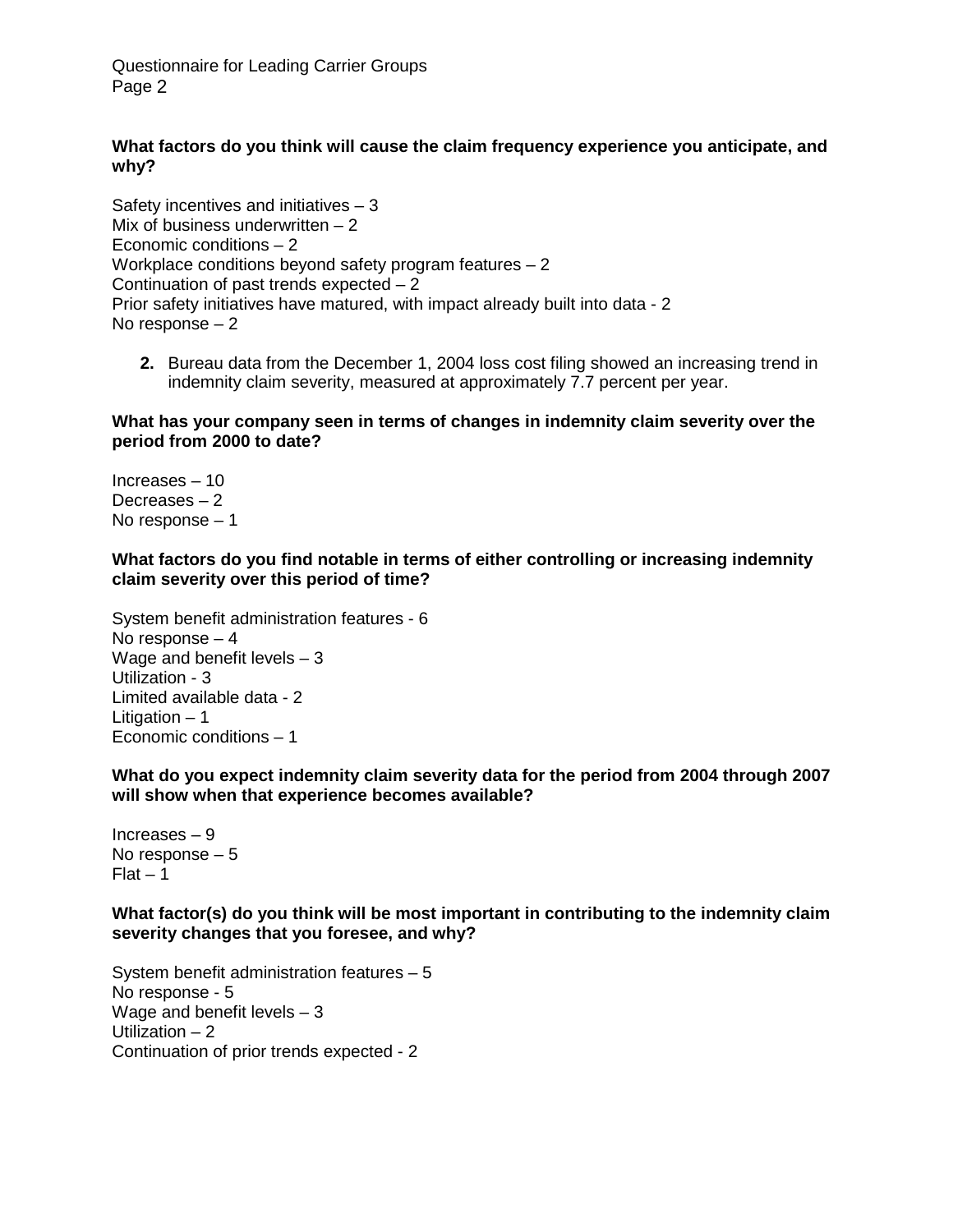Questionnaire for Leading Carrier Groups Page 3

3. Bureau data from the December 1, 2004 loss cost filing showed a medical claim severity trend of  $+10.4$  percent per year.

#### **What has your company seen in terms of changes in medical claim severity over the period from 2000 to date?**

Increases – 12 Decreases – 1 No response – 1

### **What factors do you find notable in terms of either controlling or increasing medical claim severity over this period of time?**

Utilization  $-7$ Administrative features of system  $-6$ No response – 4 Price inflation – 3 Lack of cost containment tools in system  $-3$ Economic conditions – 1 Extension of countrywide trends – 1

**What do you expect medical claim severity data for the period from 2004 through 2007 will show when that experience becomes available?** 

Increases – 10 No response – 3 Increasing with flattening of trend  $-1$ 

**What factor(s) do you think will be most important in contributing to the medical claim severity changes that you foresee, and why?** 

Utilization – 8 Price inflation – 5 Administrative features of system – 4 No response – 3 Lack of cost containment tools in system  $-2$ Continuation of prior trends – 1

4. What considerations NOT mentioned in your responses to the above questions do you think will be significant drivers of loss cost experience in Delaware from 2004 through 2007?

No response – 10 Economic conditions – 2 Administrative features of the system  $-2$ Legislative changes – 1 Litigation  $-1$ Medical inflation – 1